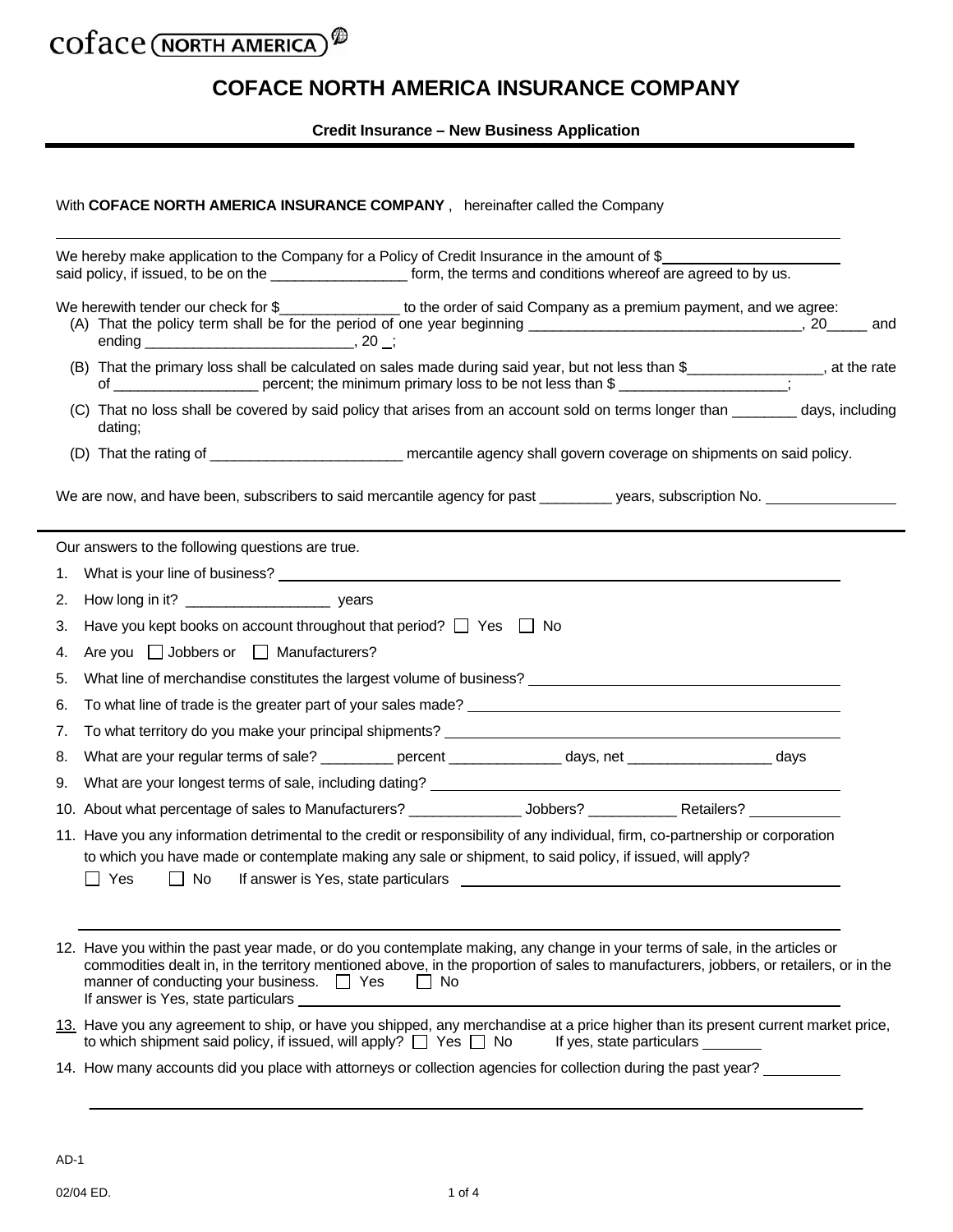# COTACE (NORTH AMERICA

### **COFACE NORTH AMERICA INSURANCE COMPANY**

**Credit Insurance – New Business Application** 

| 15. What was the average amount of such accounts?                                                                                                      |  |
|--------------------------------------------------------------------------------------------------------------------------------------------------------|--|
| 16. Have you ever carried credit insurance?<br>If so, state with what company, and when the latest policy<br>$\Box$ Yes<br>l No<br>expired or expires? |  |
| 17. How many active customer accounts are dealt with? __________________________<br>What is the amount of your present outstandings? \$                |  |
| How much of same now past due under original terms of sale? \$                                                                                         |  |

As a basis for the policy hereby applied for, and for any Policy of Credit Insurance which may hereafter be issued to us, We warrant the following statement of our sales, losses and amounts owing by debtors under or seeking general extension to be correct, and represent the combined experience of our company and that of all entities to be insured by the policy.

| $Term -$<br>During the year ending                                                    | Gross sales in the United States,<br><b>Territories thereof and Canada less</b><br>allowances & returns | All losses due to insolvency of debtors<br>(after deducting only cash & merchandise<br>recovered from such debtors) |  |  |  |
|---------------------------------------------------------------------------------------|---------------------------------------------------------------------------------------------------------|---------------------------------------------------------------------------------------------------------------------|--|--|--|
| 20                                                                                    | \$.                                                                                                     |                                                                                                                     |  |  |  |
|                                                                                       | \$.                                                                                                     |                                                                                                                     |  |  |  |
| 20                                                                                    |                                                                                                         |                                                                                                                     |  |  |  |
| During the fractional year to date                                                    |                                                                                                         |                                                                                                                     |  |  |  |
| Amount owing at date of application, by debtors under or seeking general extension \$ |                                                                                                         |                                                                                                                     |  |  |  |

### **A POLICY CANNOT BE ISSUED UNLESS THE APPLICATION IS PROPERLY SIGNED AND DATED.**

ANY PERSON WHO, WITH INTENT TO DEFRAUD OR KNOWING THAT (S)HE IS FACILITATING A FRAUD AGAINST AN INSURER, SUBMITS AN APPLICATION OR FILES A CLAIM CONTAINING A FALSE OR DECEPTIVE STATEMENT MAY BE GUILTY OF INSURANCE FRAUD.

**NOTICE TO ARKANSAS APPLICANTS:** ANY PERSON WHO KNOWINGLY PRESENTS A FALSE OR FRAUDULENT CLAIM FOR PAYMENT OF A LOSS OR BENEFIT, OR KNOWINGLY PRESENTS FALSE INFORMATION IN AN APPLICATION FOR INSURANCE IS GUILTY OF A CRIME AND MAY BE SUBJECT TO FINES AND CONFINEMENT IN PRISON.

**NOTICE TO COLORADO APPLICANTS**: IT IS UNLAWFUL TO KNOWINGLY PROVIDE FALSE, INCOMPLETE, OR MISLEADING FACTS OR INFORMATION TO AN INSURANCE COMPANY FOR THE PURPOSE OF DEFRAUDING OR ATTEMPTING TO DEFRAUD THE COMPANY. PENALTIES MAY INCLUDE IMPRISONMENT, FINES, DENIAL OF INSURANCE, AND CIVIL DAMAGES. ANY INSURANCE COMPANY OR AGENT OF AN INSURANCE COMPANY WHO KNOWINGLY PROVIDES FALSE, INCOMPLETE, OR MISLEADING FACTS OR INFORMATION TO A POLICYHOLDER OR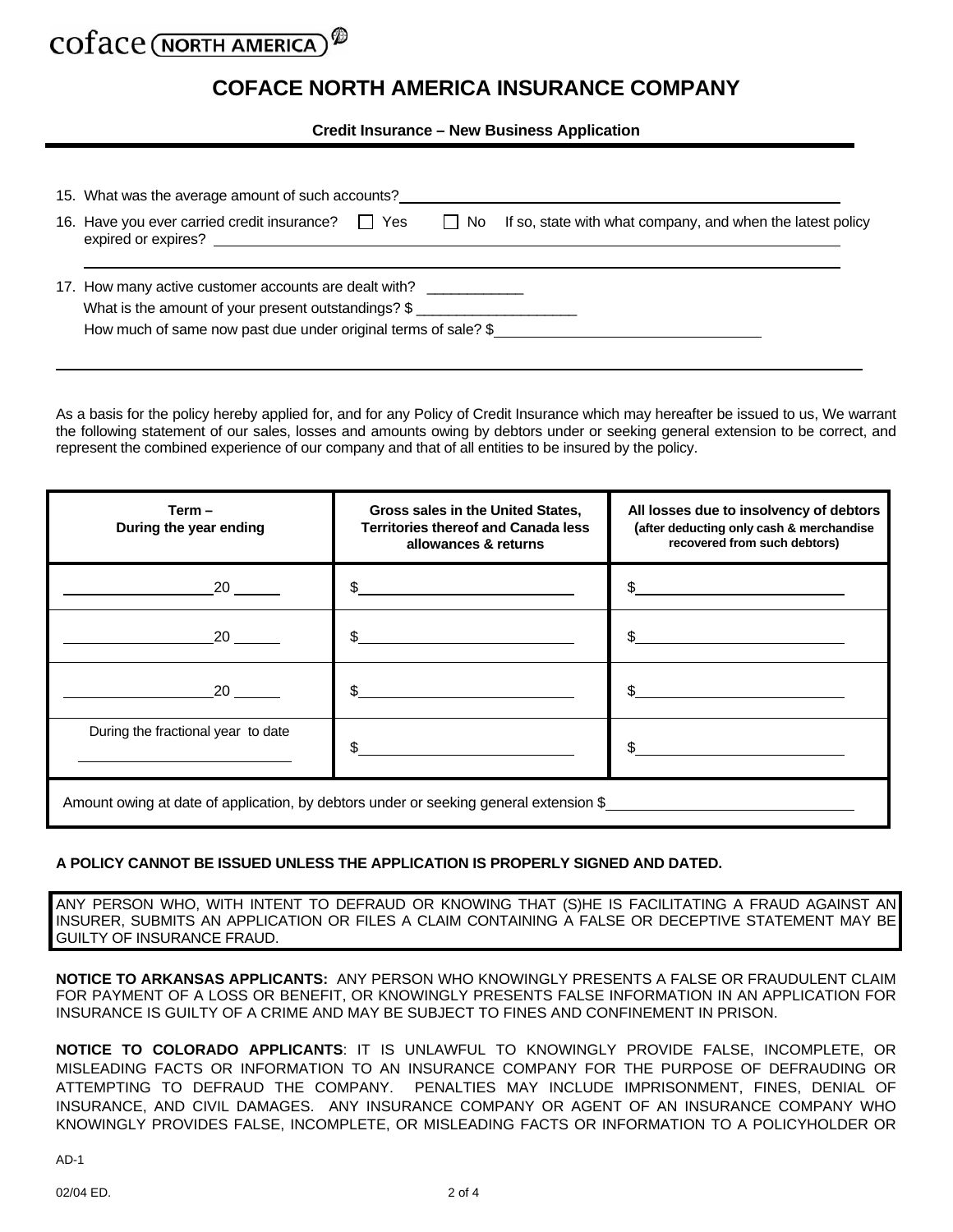# COTACE (NORTH AMERICA)

### **COFACE NORTH AMERICA INSURANCE COMPANY**

#### **Credit Insurance – New Business Application**

CLAIMANT FOR THE PURPOSE OF DEFRAUDING OR ATTEMPTING TO DEFRAUD THE POLICYHOLDER OR CLAIMANT WITH REGARD TO A SETTLEMENT OR AWARD PAYABLE FROM INSURANCE PROCEEDS SHALL BE REPORTED TO THE COLORADO DIVISION OF INSURANCE WITHIN THE DEPARTMENT OF REGULATORY AGENCIES.

**NOTICE TO FLORIDA APPLICANTS**: ANY PERSON WHO KNOWINGLY AND WITH INTENT TO INJURE, DEFRAUD, OR DECEIVE ANY INSURER FILES A STATEMENT OF CLAIM OR AN APPLICATION CONTAINING ANY FALSE, INCOMPLETE OR MISLEADING INFORMATION IS GUILTY OF A FELONY IN THE THIRD DEGREE.

**NOTICE TO KENTUCKY APPLICANTS:** ANY PERSON WHO KNOWINGLY AND WITH INTENT TO DEFRAUD ANY INSURANCE COMPANY OR OTHER PERSON FILES AN APPLICATION FOR INSURANCE CONTAINING ANY MATERIALLY FALSE INFORMATION, OR CONCEALS FOR THE PURPOSE OF MISLEADING, INFORMATION CONCERNING ANY FACT MATERIAL THERETO, COMMITS A FRAUDULENT INSURANCE ACT, WHICH IS A CRIME.

**NOTICE TO MAINE APPLICANTS:** IT IS A CRIME TO KNOWINGLY PROVIDE FALSE, INCOMPLETE, OR MISLEADING INFORMATION TO AN INSURANCE COMPANY FOR THE PURPOSE OF DEFRAUDING THE COMPANY. PENALTIES MAY INCLUDE IMPRISONMENT, FINES, OR DENIAL OF INSURANCE BENEFITS.

**NOTICE TO MINNESOTA APPLICANTS**: A PERSON WHO SUBMITS AN APPLICATION OR FILES A CLAIM WITH INTENT TO DEFRAUD OR HELPS COMMIT A FRAUD AGAINST AN INSURER IS GUILTY OF A CRIME.

**NOTICE TO NEW JERSEY APPLICANTS**: ANY PERSON WHO INCLUDES ANY FALSE OR MISLEADING INFORMATION ON AN APPLICATION FOR AN INSURANCE POLICY IS SUBJECT TO CRIMINAL AND CIVIL PENALTIES.

**NOTICE TO NEW YORK APPLICANTS**: ANY PERSON WHO KNOWINGLY AND WITH INTENT TO DEFRAUD ANY INSURANCE COMPANY OR OTHER PERSON FILES AN APPLICATION FOR INSURANCE OR STATEMENT OF CLAIM CONTAINING ANY MATERIALLY FALSE INFORMATION, CONCEALS FOR THE PURPOSE OF MISLEADING, INFORMATION CONCERNING ANY FACT MATERIAL THERETO, COMMITS A FRAUDULENT INSURANCE ACT, WHICH IS A CRIME, AND SHALL ALSO BE SUBJECT TO A CIVIL PENALTY NOT TO EXCEED FIVE THOUSAND DOLLARS AND THE STATED VALUE OF THE CLAIM FOR EACH SUCH VIOLATION.

**NOTICE TO OHIO APPLICANTS**: ANY PERSON WHO, WITH INTENT TO DEFRAUD OR KNOWING THAT HE IS FACILITATING A FRAUD AGAINST AN INSURER, SUBMITS AN APPLICATION OR FILES A CLAIM CONTAINING A FALSE OR DECEPTIVE STATEMENT IS GUILTY OF INSURANCE FRAUD.

**NOTICE TO OKLAHOMA APPLICANTS:** ANY PERSON WHO KNOWINGLY, AND WITH INTENT TO INJURY, DEFRAUD OR DECEIVE ANY INSURER, MAKES ANY CLAIM FOR THE PROCEEDS OF AN INSURANCE POLICY CONTAINING ANY FALSE, INCOMPLETE OR MISLEADING INFORMATION IS GUILTY OF A FELONY.

**NOTICE TO PENNSYLVANIA APPLICANTS**: ANY PERSON WHO KNOWINGLY AND WITH INTENT TO DEFRAUD ANY INSURANCE COMPANY OR OTHER PERSON FILES AN APPLICATION FOR INSURANCE OR STATEMENT OF CLAIM CONTAINING ANY MATERIALLY FALSE INFORMATION OR CONCEALS FOR THE PURPOSE OF MISLEADING, INFORMATION CONCERNING ANY FACT MATERIAL THERETO, COMMITS A FRAUDULENT INSURANCE ACT, WHICH IS A CRIME AND SUBJECTS SUCH PERSON TO CRIMINAL AND CIVIL PENALTIES.

This application and said policy, if issued, shall, with the terms and conditions therein, constitute the entire agreement between the undersigned and the Company any verbal or written statement, promise or agreement, by any agent of the said Company, or notice to or knowledge of such agent or any other person, to the contrary notwithstanding. It is also agreed that this application, whether as respects anything contained therein or omitted therefrom has been made, prepared and written by the applicant or by his own proper agent.

 $AD-1$